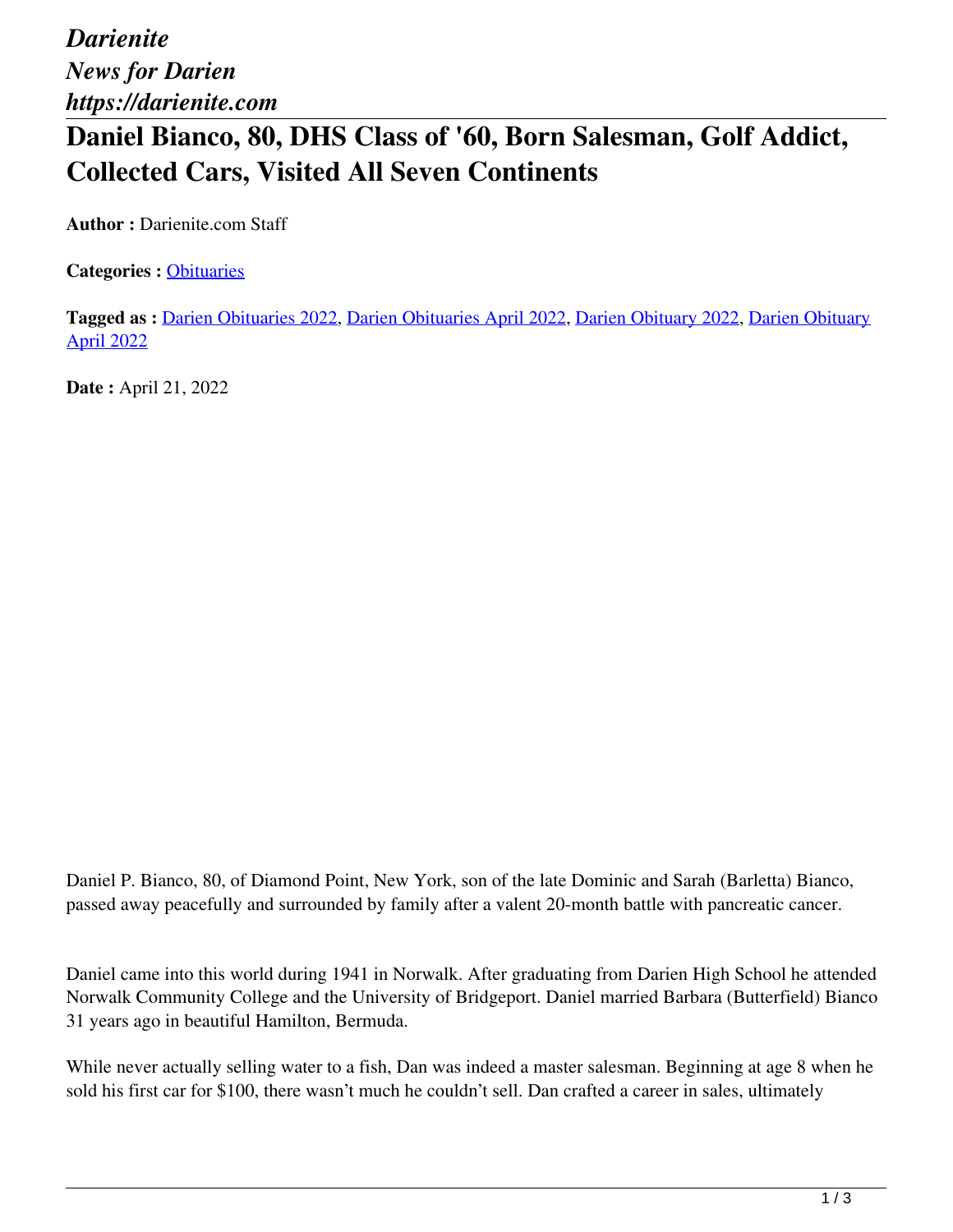## *Darienite News for Darien https://darienite.com*

dominating the HVAC industry in Fairfield County and surrounding areas.

Driven by his early success with fixing and selling cars, Dan had a lifelong affinity with automobiles. He had a passion for keeping his vehicles in showroom condition. Over the years he owned many exotics but he had a soft spot for Corvettes. From his prized '67 convertible, sadly lost in a flood, to his latest C7, Dan loved being behind the wheel of a Vette.

Later in life Dan got bitten by the golf bug. With the help of his fellow links addict and instructor Larry Sinnott he enjoyed playing courses all across the Lake George region. Rarely frustrated by the game like most people Dan simply stuck with it and kept trying to improve. He was most proud of getting two birdies in a round at "The Pole" on his way to shooting an 83 just two years ago.

Perhaps Dan's greatest passion was travel. Beginning with a trip to Portugal with Barb nearly 30 years ago he began a quest to see the world. This drive took Dan and Barb on multiple trips to Europe, Scandinavia, Russia, South America and Antarctica. Ultimately they enjoyed a 105-day cruise around the world.

Golfing in Fiji; Koala's and Kangaroos in Australia; Riding Camels in Egypt; armed escorts through pirate infested waters in the Indian Ocean; and meeting George and Barbara Bush along the journey capped the journey of a lifetime.

Through it all Dan never forgot where he came from. From his humble beginnings in Darien, his love of Norton Bay, his immense success in business, and travels across the world, he was always grounded in honesty and hard work. Through it all Dan's was truly a life well led. He had a great run.

Besides his parents, Daniel is predeceased by his sister, Marilyn Kommeritz.

Daniel is survived by his wife, Barbara Bianco; sons, Christopher Bianco, Craig Bianco and his wife Jennifer Chin; stepson, James (Terri) Butler; stepdaughters, Karen Butler and Colleen (Steve) Sutkay; grandchildren, Karissa Tuccio, Jaime Bianco, Steven Sutkay, Matthew Sutkay, Holly Sutkay, Jillian Sutkay, Tracy Jungwirth and Kevin Butler; great-grandson, Milo Jungwirth; niece, Sandra (Nick) DiCostanzo; and several nieces and cousins.

A special thanks to entire staff at Charles R. Wood Cancer Center, especially Darci Gaiotti-Grubbs MD, Nikole Slowick, PA, nurses Sarah, Patty and Mary Lou for their outstanding kindness and caring. In addition, a special thank you to the staff at High Peaks Hospice for their superior care, especially Renee and Lisa.

In lieu of flowers donations in memory of Daniel can be made to: C.R. Wood Cancer Center, Attn: Randy's Patient Assistance Fund, 100 Park St., Glens Falls, NY 12801 and High Peaks Hospice, 454 Glen St., Glens Falls, NY 12801.

A celebration of Daniel's life will take place in the summer at the convenience of the family.